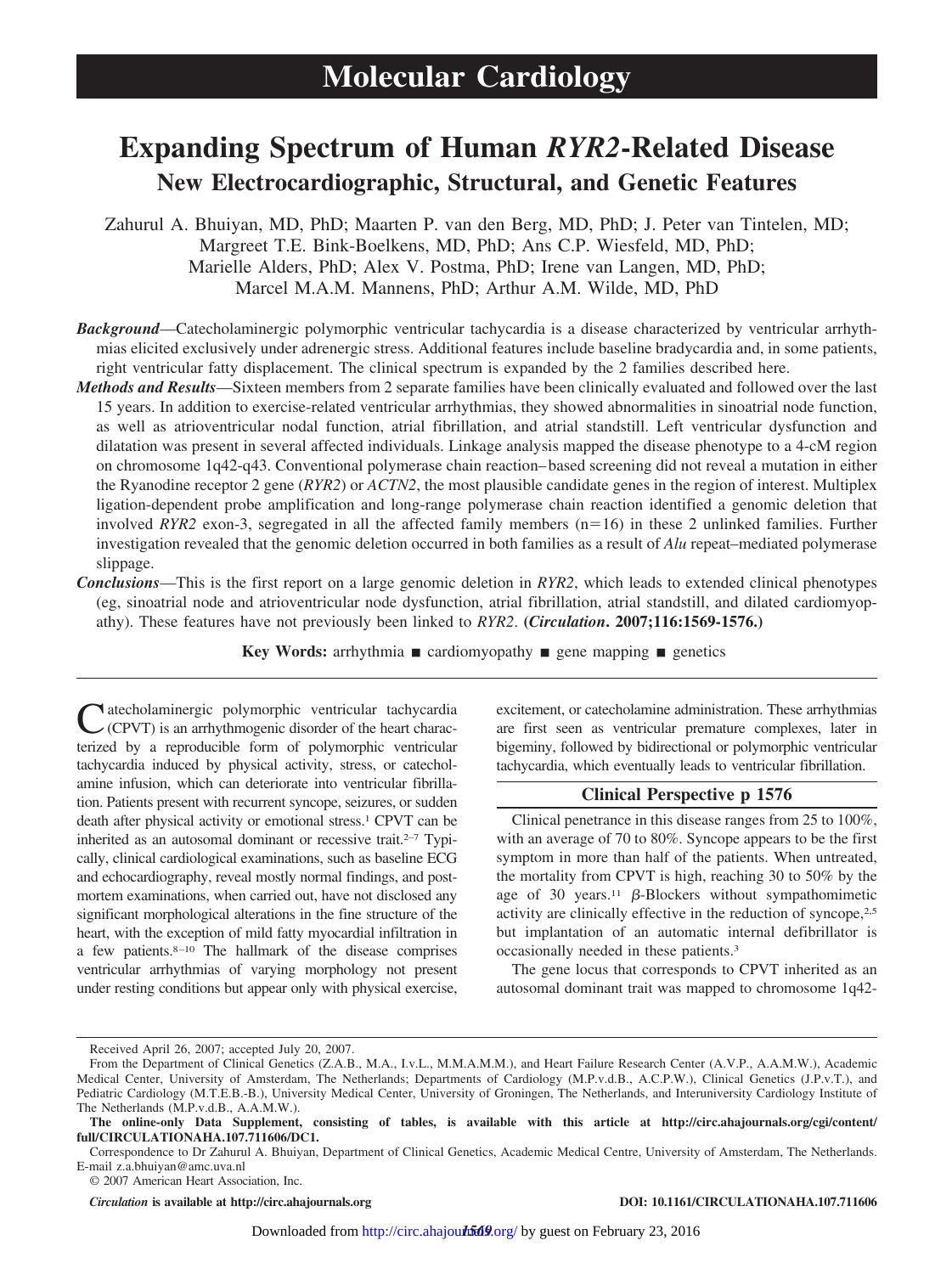q43 in 2 large Finnish families, and thereafter several groups reported various missense mutations in the *RYR2* gene located in this locus.3–5,11 Clinical features of the probands and families examined by various groups were compatible with the CPVT phenotype, $2-5$  whereas those reported by Tiso et al<sup>8</sup> were judged to have arrhythmogenic right ventricular dysplasia features. It is a matter of debate whether CPVT and arrhythmogenic right ventricular dysplasia features represent 2 separate entities or are partly overlapping forms of the same disease, in particular because the causative mutations cluster in the same regions of the *RYR2* gene.

In the present study, detailed clinical and genetic investigations were performed in 2 families with CPVT combined with additional features of dilated cardiomyopathy (DCM), progressive atrioventricular (AV) block, sinoatrial node (SAN) dysfunction, atrial fibrillation (AF), and atrial standstill. Clinical evaluation of 16 family members was conducted over a period of 15 years. We have shown a genomic *RYR2* deletion causal to the extended clinical phenotype. This is the first deletion reported for *RYR2*, and it occurs as a result of polymerase slippage during replication. Analysis of the nucleotide sequences that surround the deleted region suggested that the *Alu*-repeat sequences were involved in the deletion event, which was recapitulated in the present in vitro study.

# **Methods**

#### **Clinical Evaluation**

Family 1 came to our attention in 1987 when a 13-year-old girl (patient III:5) (Figure 1A) was referred after nearly drowning. She reported a similar episode 1 year earlier. Subsequent investigation revealed severe sinus bradycardia (30 bpm) and ventricular arrhythmias (bigeminy, couplets), particularly during exercise-testing. An atrial inhibited, rate-modulated pacemaker was implanted and sotalol was added (with good effect). A 13-year-old nephew (patient III:13) (Figure 1A) also experienced loss of consciousness while nearly drowning and displayed a sick sinus syndrome-like disorder with sinus bradycardia and chronotropic incompetence, compounded by disturbed AV-node function (Wenckebach point, 120 bpm) and ventricular ectopy during exercise (bigeminy, nonsustained ventricular tachycardia). He received a ventricle-sensed, inhibited, rateresponsive pacemaker and treatment with a  $\beta$ -blocker. Screening of some family members was initiated immediately (in the late 1980s), and others were referred in subsequent years (up to 2006) either for presymptomatic cascade screening or because of symptoms. Subjects were evaluated according to medical history, physical examination, standard 12-lead ECG, ergometry, ambulatory 24-hour ECG (Holter) monitoring, and echocardiography. Rhythm and conduction abnormalities were defined with established criteria.12 Specifically, SAN dysfunction was considered if one of the following conditions was recorded during  $\geq 1$  occasions when inappropriate for the physiological circumstances: sinus bradycardia, sinus arrest, or sinoatrial exit block. Chronotropic incompetence, defined as a maximum heart rate -85% during exercise testing that predicted for age and gender, was also taken to indicate SAN dysfunction. Atrial standstill was defined as the absence of any discernible atrial activity on the ECG (no p-waves, no f-waves) or during pacemaker implant. With the use of ergometry and Holter-recording, special attention was given to the occurrence of arrhythmias during physical or mental stress. DCM was diagnosed in the case of unexplained left ventricular (LV) systolic dysfunction (as evidenced by ejection fraction <0.45 and/or fractional shortening  $\leq 0.25$ ) in combination with LV dilatation (as evidenced by end-diastolic dimension  $>117\%$  of the predicted value corrected for age and body surface area).13 LV function was considered depressed in the case of decreased systolic function and/or dilatation that did not qualify for DCM. After they gave written informed consent, blood was drawn from all eligible family members for genetic analysis.

The second family (Figure 1B) was identified in 2002 when a brother of the proband died suddenly while giving a speech at 50 years of age. Detailed clinical investigations were also performed in this family.

#### **Linkage Analysis**

A genome-wide scan was performed to map the causative gene with microsatellite repeat polymorphic markers from ABI-Prism for chromosomes 1 to 22 (ABI Prism Linkage Mapping Set; Applied Biosystems, Foster City, Calif). Fine mapping was performed with additional markers (D1S103, D1S179, D1S163, D1S2850, D1S2678, and D1S102). Phenotype and genotype data as well as pedigree information were used for pair-wise linkage analysis with the Fastlink software package (Fastlink Software, Anthem, Ariz). Twopoint linkage analysis was performed with the assumption of an autosomal dominant pattern of inheritance, a disease-allele frequency of 0.001, and a penetrance of 0 for noncarriers and 0.99 for heterozygous affected individuals. Gene frequency was assumed to be equal between males and females.

#### *RYR2* **and** *ACTN2* **Mutational Analysis**

Genomic DNA was isolated from peripheral blood lymphocytes (Gentra Systems, Minneapolis, Minn). The entire *RYR2* coding region (exons 1 to 105), the *ACTN2* coding region (exons 1 to 21), and their exon-intron junctions were screened for mutations. Primer sequences and polymerase chain reaction (PCR) conditions are available on request. Mutational analysis of the amplimers was performed by bidirectional sequencing on an ABI 377 sequencer (Perkin Elmer, Foster City, Calif). RNA or protein analysis could not be performed because of limited access to materials.

#### **Multiplex Ligation-Dependent Probe Amplification**

Probes for multiplex ligation-dependent probe amplification (MLPA) analysis of *RYR2* exons 3, 97, and 105 (SALSA MLPA Kit P168) were purchased from MRC Holland (Amsterdam, the Netherlands). MLPA was performed according to the manufacturer instructions. For fine mapping of the deletion region in *RYR2*, we designed several MLPA probes specific for exons 1, 2, 4 to 8, 10, 20, 36 (Table I, online-only Data Supplement) and also several intronic probes in intron 2 and intron 3 (Supplementary Table I, online-only Data Supplement).

# **Confirmation and Analysis of the Exonic Deletion in** *RYR2* **by PCR**

To confirm the deletion in *RYR2*, estimate the size of the deleted fragment, and locate its boundaries, we performed PCR with the following primer combination: 5'-CACAGAACAGGACCAAGT-TAGAGGC-3' (forward), located in intron 2, and 5'- CATTAC-CTTCCTGACACACTTCATCCTAG-3' (reverse), located in intron 3. Sequence primers used for precise deletion mapping were 5- AATCCATAAATACAATAGA-3, 5-GAGGAGATCCAGAAAT-TCTA-3', 5'-ATAAGCTGCATGACACT-3', 5'-GTGGCAGGAG-CCTGTAGTCC-3', and 5'-CACTATGTTGGCCAGGCT-3'.

#### **Histology**

Cardiac tissue samples (family 1: III:4) (Figure 1A) obtained on autopsy were fixed in formalin and embedded in paraffin. Sections (4  $\mu$ m thick) were stained with hematoxylin & eosin and a Masson trichrome stain.

The authors had full access to and take full responsibility for the integrity of the data. All authors have read and agree to the manuscript as written.

#### **Results**

#### **Clinical Features of Family 1**

The pedigree and the clinical characteristics of the investigated family members are shown in Figure 1A. The clinical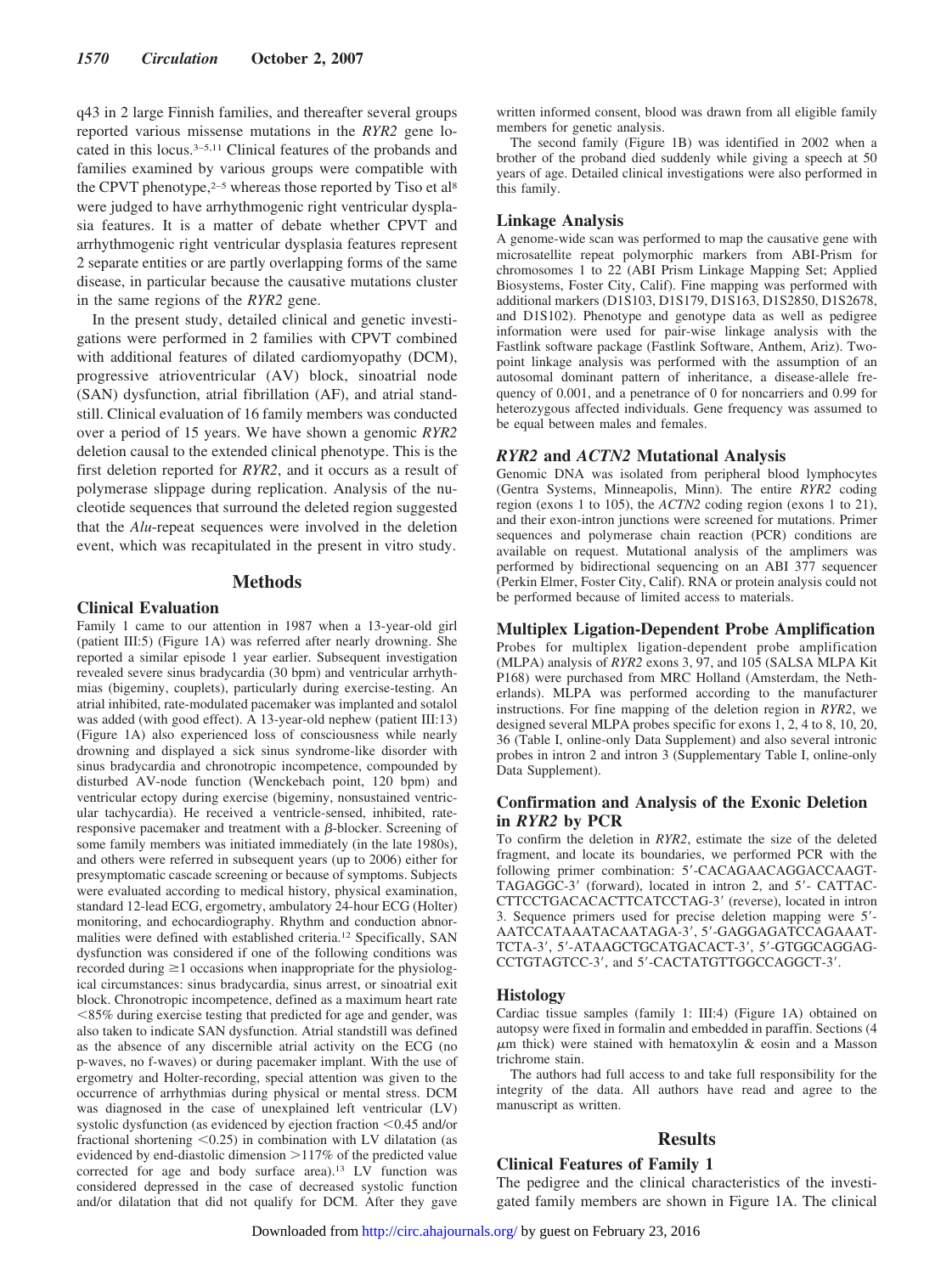

**Figure 1.** Pedigree structure and clinical features of the 2 families with the *RYR2* deletion mutation. Microsatellite repeats used for haplotype analyses are shown at the top. \*Genotype not performed. SA indicates sinoatrial.

course in the proband from family 1 (patient III:5) (Figure 1A) was complicated by progressive AV block, paroxysmal AF (age 20), and later atrial standstill (Figure 2A). During exercise, the patient developed arrhythmias with typical CPVT characteristics (Figure 2B). Furthermore, serial echocardiograms showed gradual development of depressed LV function, for which treatment with enalapril was instituted. When she was 28 years old, her sister (patient III:4) (Figure 1A) died suddenly, after which the proband had an implantable cardiac defibrillator implanted. A few months later a rapid, asymptomatic, non-sustained ventricular tachycardia was recorded not particularly associated with exercise/stress (Figure 3). The clinical course in her 13-year-old nephew (patient III:13) (Figure 1A) was also characterized by devel-

opment of paroxysmal AF and depressed LV function. As part of the initial screening, 9 family members were investigated between 1987 and 1989. In 2 subjects (patients II:9 and III:8) (Figure 1A), no abnormalities were found, whereas 5 subjects (patients II:2, II:5, III:1, III:3, and III:9) (Figure 1A) showed mild abnormalities that ranged from isolated atrial or ventricular premature beats to short bouts of atrial tachycardia stable over the years. In 2 subjects, clinically significant abnormalities were found: a 45-year-old male (patient II:3) (Figure 1A) with chronotropic incompetence, ventricular arrhythmias, and mental stress–related paroxysmal AF and his 14-year-old daughter (patient III:4) (Figure 1A), who developed a similar clinical phenotype that included atrial standstill. At the age of 26 years, 6 months after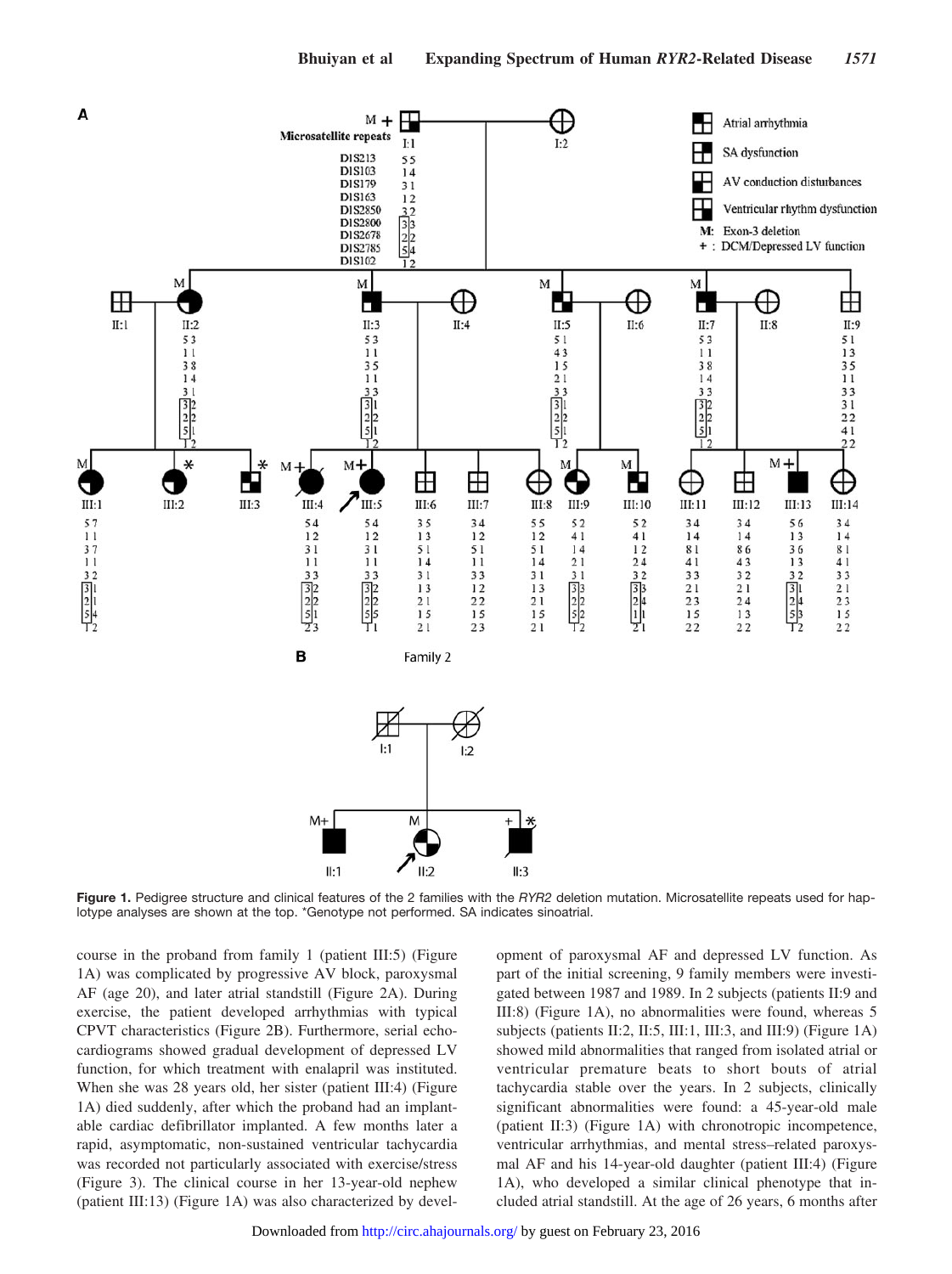

**Figure 2.** A, Twelve-lead ECG of patient III:5 (standard calibrations) prior to pacemaker implant. P-waves are absent, and AV junctional escape rhythm (CL, 880 ms) is accelerated. Repolarization is normal. B, Twelve-lead ECG of patient III:5 (standard calibrations) during exercise. Pacemaker rhythm is interrupted by polymorphic ventricular tachycardia (maximum 3 beats with frequent fusion of the third ventricular beat with a paced complex).

delivery of her first child, patient III:4 reported progressive dyspnea on exertion. Echocardiography showed DCM (enddiastolic LV dimension, 56 mm) with poor systolic function (ejection fraction, 0.26). She stabilized on medication (enalapril, furosemide, metoprolol, digoxin), without further deterioration of LV function. However, at the age of 30 years in 2002, she suddenly collapsed and died (no adrenergic trigger). At necropsy, her heart weight was 395 g and microscopy showed mild myocyte hypertrophy and interstitial fibrosis, but no other abnormalities were present (although the right ventricle was not investigated at autopsy). In addition to the above initial cohort, other family members have presented in the meantime, either because of symptoms or for screening. These additional family members included several subjects without abnormalities (patients III:7, III:11, III:12, and III:14) (Figure 1A), whereas others were found to have significant abnormalities (patients I-1, II:7, III:2, III-6, and III:10; Figure 1A). All affected subjects in the family are being treated with a  $\beta$ -blocker titrated to the highest tolerated dose.

# **Clinical Features of Family 2**

The proband of the second family was evaluated at 45 years of age (patient II:2) (Figure 1B). Only atrial premature beats were found. Later, after the sudden death of one of her



Figure 3. A rapid and presumably polymorphic ventricular tachycardia is initiated during a relatively slow heart rate (60 bpm) by a premature beat with a long coupling interval (left). This initiation sequence is unusual for CPVT. The cycle length of the 36-beat tachycardia is 250 ms (mean). It terminated spontaneously (right).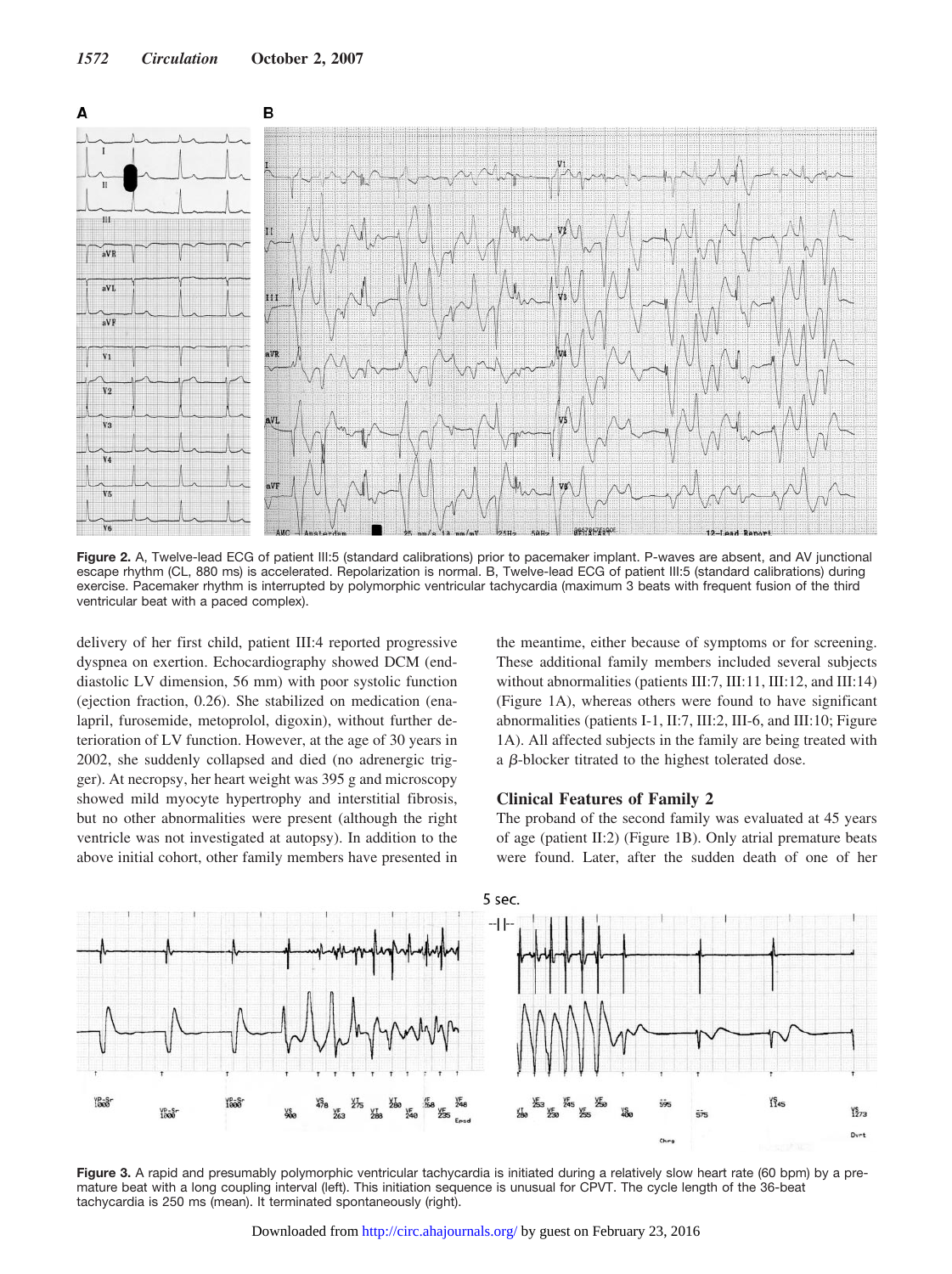

**Figure 4.** Light microscopy of left ventricular myocardium (see text for description).

brothers (patient II:3, 50 years old) (Figure 1B), she still had a normal baseline ECG but developed ventricular arrhythmias during exercise-testing. Echocardiography revealed normal left and right ventricular function. Her father (patient I:1) (Figure 1B) needed a pacemaker but refused to have one; he died at the age of 78 years. No additional data were available.

The proband's oldest brother (patient II:1, 48 years old) (Figure 1B) suffered from a sick sinus syndrome, paroxysmal AF (for which he received a pacemaker), and ultimately permanent AF with virtually indiscernible atrial activity. Over the years LV dimensions increased (LV end-diastolic diameter and end-systolic diameter, 59 mm and 47 mm, respectively) and LVEF decreased. Her younger brother (patient II:3) (Figure 1B) was known to have a non–Q-wave myocardial infarction, AV block, atrial standstill, and depressed LV function; he was given a pacemaker at age 49, but died suddenly at age 50 (Figure 1B).

#### **Histology**

Light microscopy of the right ventricular endomyocardial biopsy obtained from patient III:4 (family 1) (Figure 1A) showed no inflammatory changes and no fibrolipomatous changes indicative of arrhythmogenic right ventricular dysplasia features (not shown). Myocardial biopsy of the left interventricular septum showed enlarged irregular hyperchromatic nuclei indicative of myocyte hypertrophy as well as a slight increase in fibrillar collagen between myocytes indicative of interstitial fibrosis (Figure 4).

#### **Genotype Analysis**

Linkage analysis in family 1 identified a single disease locus on chromosome 1, flanked distally by marker D1S2785 and proximally by D1S2850, which showed cosegregation with the disease phenotype (2-point log-of-the-odds [LOD] score, 4.5). In 1 subject (patient III:10) a recombination existed at marker D1S2785. Screening of all the coding exons of *RYR2* and *ACTN2* in this locus revealed no mutation.

MLPA Analysis revealed an aberrant exon copy number in the proband. After quantification, the copy number of *RYR2* exon 3 turned out to be 1.0 (Figure 5; Figure I, online-only Data Supplement), which indicated that exon 3 of one of the alleles was deleted. PCR Amplification with the intron 2 and intron 3 primers confirmed this finding and revealed that the region deleted was  $\approx$  1.1 kb (Figure 6A). Sequencing of the deleted fragment showed the deletion comprises exon 3, part intron 2, and also part of intron 3  $(c.161-236_c.272+781del1126)$ . This deletion of the complete exon 3 (c.161 to c.272) is expected to make an RYR2 protein with an in-frame deletion of 35 amino acids p.Asn57\_Gly91 (NM\_001035).

#### **Structural Characteristics of the Genomic Deletion**

To delineate the extent of the putative deletion mutation, fine mapping MLPA analyses were done with the probes spread over intron 2, exon 3, and intron 3 (Table I, online-only Data Supplement). MLPA probes int2fr6 and int3fr1 (Figure 6C; Table I, online-only Data Supplement) were located upstream and downstream, respectively, to *Alu-1*. MLPA probe int3fr1 is just upstream of *Alu-2*. The findings suggest that the deletion, which clearly affects exon 3, does not extend beyond the *Alu-1* and *Alu-2* sequences (Figures 6, B and C). This genomic deletion involves part of intron 2 (198 bp upstream of exon 3), exon 3, and part of intron 3 (819 bp downstream of exon 3). This deletion was found in all the affected genotyped patients in both families. An intragenic nucleotide variation (SNP) and also an independent genealogy study were performed to see whether this deletion



**Figure 5.** MLPA-based fine mapping analysis of the *RYR2.* The column heights represent the dosage of the respective segments in the genomic DNA with 2 alleles (value of  $\approx$  1 corresponds to 2 alleles). The 2-allele dosage for *RYR2* exon 3, intron 2 fragment 7 (immediately upstream from exon 3) and intron 3 fragment 1 (immediately downstream from exon 3) was found in the range of 0.5 (deleted alleles are marked by arrow). Other fragments in intron 2 and also intron 3 (not shown) are near the value of  $\approx$  1, which corresponds to 2 alleles.

Downloaded from<http://circ.ahajournals.org/>by guest on February 23, 2016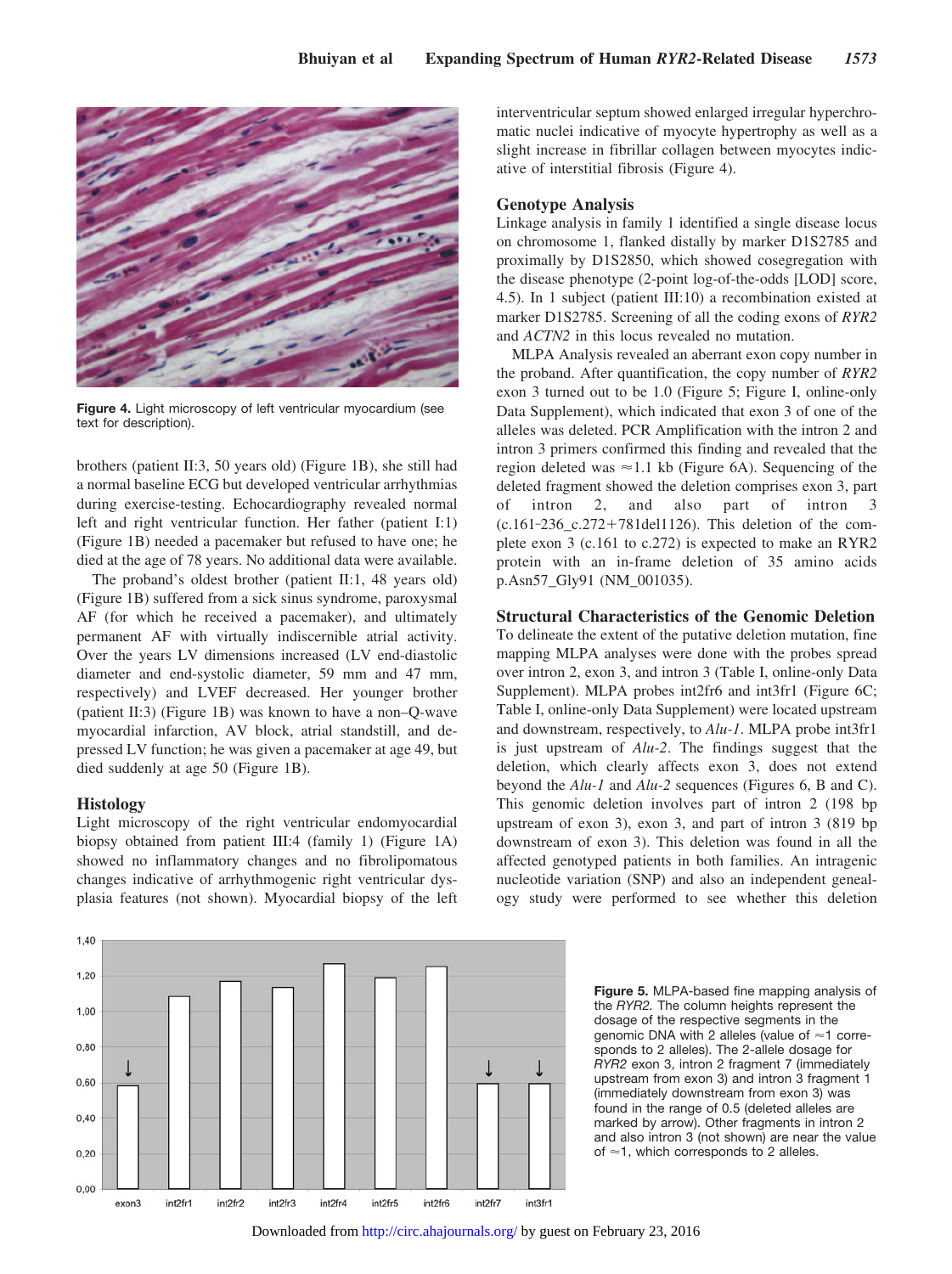Α

в



Patient Control

| $Intron-2$ $All-1$ | TTTTTGAGACGGAGTCTCGCTCTGTCGCCAGGTCTGGAGGGCAGTGGTGTGATCTTGGCT<br>$\pm 1$                                                                                                          |
|--------------------|----------------------------------------------------------------------------------------------------------------------------------------------------------------------------------|
|                    | Intron-3  Alu-2 TTTTTGAGATGGAGTCTGGCTCTGTCACCCAGGCTGGAGTGCAGTGGCGCGATCTCAGCT                                                                                                     |
|                    | Intron-2  Alu-1 AACTGCAACCTCTGCCTCCTGGGTTCAAACTATTCTCCAGCCTCAGCCTCCTGAGTAGCT<br>,,,,,,,                                                                                          |
|                    | Intron-3  Alu-2 CACTGCAAGCTCTGCCTCCCGGGTTCATGCCATTCTCCTGCCTCAGCCTCCTGAGTAGCT                                                                                                     |
|                    | $\mathbf{A}$ and $\mathbf{A}$ and $\mathbf{A}$ and $\mathbf{A}$<br>a Nasara Inggris dan sama tahun 1980. Sebagai penganjurutan sain dan sain dan sain dan sain dan sain dan sain |
|                    |                                                                                                                                                                                  |
|                    | Intron-2  Alu-1 AGTAGAGATGGGGTTTCACTATGTTGGCCAGGCTGAACTCAAACTCCTGACCTCAGGTGA                                                                                                     |
|                    | Intron-3  Alu-2 AGTAGAGACGGGTTTCACCATGTTGGCCAGGATGGTCTTGACCTCCTGACCTC--GTGA                                                                                                      |
|                    |                                                                                                                                                                                  |
|                    |                                                                                                                                                                                  |
|                    | Intron-3  Alu-2 TCTGCCCACCTTGGCCTCCCAAAGTGCTGGGATTACAGGCGTGAGCCACCGCGCCCAGCC                                                                                                     |





**Figure 6.** *Alu* repeat–mediated *RYR2* genomic deletion analysis in the patients described. A, PCR amplification with the primers that flank the *Alu* repeats confirmed the deletion and revealed that the region deleted was 1.1 kb. A PCR product of 2.8 kb was obtained with DNA from the probands and the affected family members. PCR product resulted in a 3.9-kb fragment with DNA from a control. Faint band (\*) in the control lane shows *Taq* polymerase–mediated slippage in controls (for details see text). B, Comparison of the 2 *Alu* sequences within introns 2 and 3 involved in the rearrangement that led to the deletion of exon 3 of *RYR2*. Sequence identity between the 2 *Alu* repeats is indicated by double dots; the rearranged sequence is shown in bold, the boxed sequence indicates the region where the breakpoint occurred. C, Diagram represents the *Alu-Alu* recombination. *Alu* sequences are located in intron 2, 190 bp upstream from exon 3 and also 536 bp downstream in intron 3. Location of the PCR primers used for amplification and analysis of the breakpoint are shown.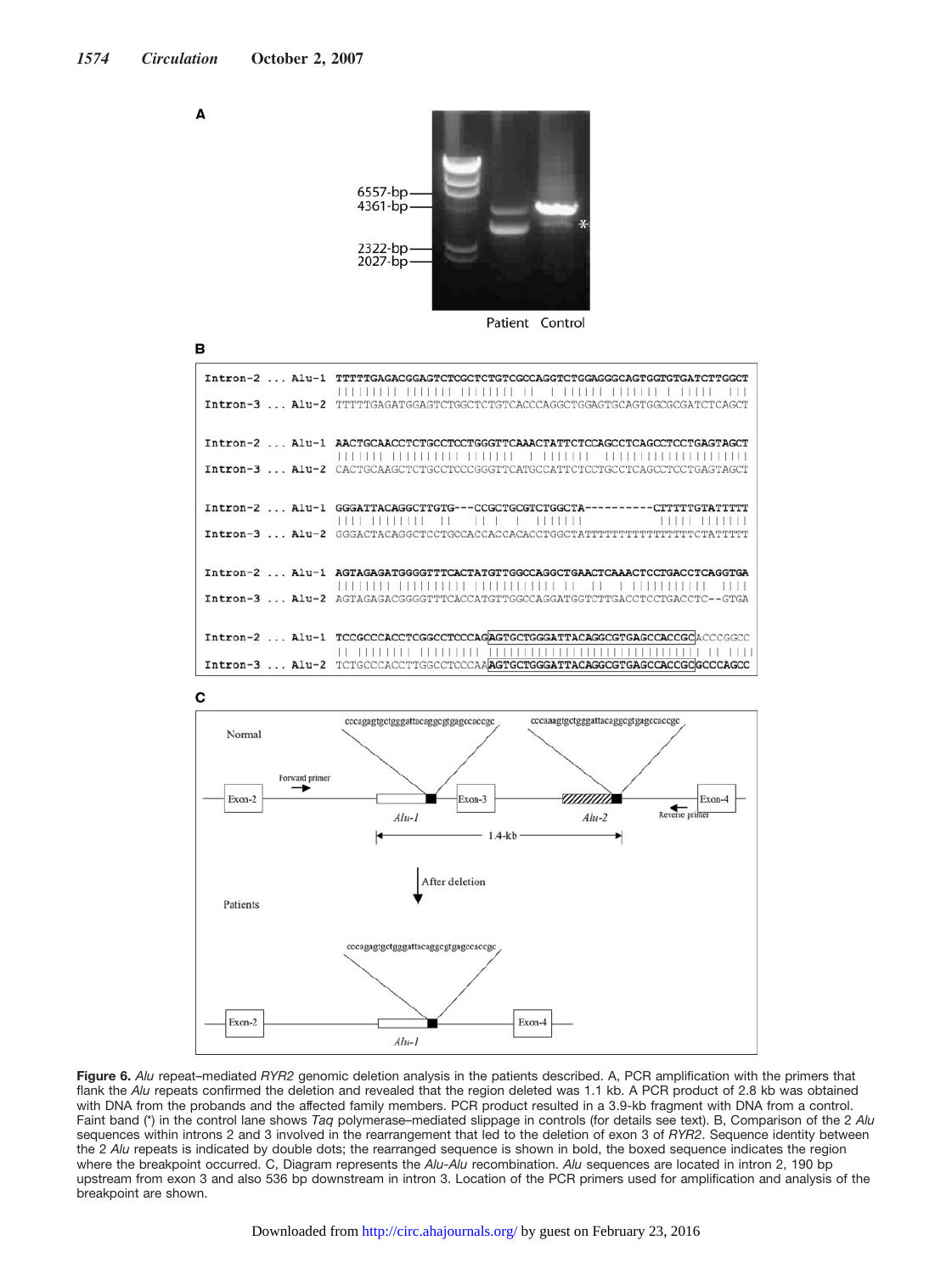mutation was the result of a founder effect or had occurred in 2 independent events. Both studies showed that the 2 families are not linked (data not shown).

#### **Analysis of the Deletion Mechanism**

We observed that long-range PCR for precise delineation of the breakpoint region also resulted in a faint band in the controls (Figure 6A), similar in size to the patients, whereas MLPA showed no aberration. Sequencing of this faint PCR product (marked by the asterisk in Figure 6A) revealed that this faint/shadow band comprised the same breakpoint that was detected in the patients. This deletion is a *Taq* polymerase–mediated artifact that recapitulates the polymerase slippage in vivo in an ancestor of the patients.

# **Discussion**

Here we report 2 families with typical CPVT in conjunction with additional features of progressive AV block, SAN dysfunction, AF, and atrial standstill. In addition, LV function was depressed in several subjects, which included a female with DCM. The causal genetic defect is a large in-frame deletion in the N-terminus region of *RYR2*.

The majority of previous investigators have linked *RYR2* mutations to an electrical phenotype (ie, catecholamineinduced (supra) ventricular arrhythmias in a structurally normal heart). A single group has proposed that *RYR2* is also the gene for arrhythmogenic right ventricular dysplasia features.8 Our results are significantly different from previously published reports.2–5 First, our patients have a large genomic deletion, whereas previous reports were all of missense mutations. Second, the clinical presentations of our patients who carry this deletion expand the CPVT phenotypes, with progressive AV block and SAN dysfunction, AF, atrial standstill, and depressed LV function to DCM. We also observed arrhythmias that were apparently unrelated to stress (Figure 3). Several patients are being successfully treated with  $\beta$ -blocker and pacemaker therapy. Later, after the sudden death at 30 years of age of an affected female patient with severe LV dysfunction (patient III:4), prophylactic implantable cardiac defibrillator therapy was installed in patients III:5 and III:13.

Although most patients with missense *RYR2* mutations respond well to  $\beta$ -blocker therapy, some of our patients thus required more aggressive intervention (pacemaker and/or implantable cardiac defibrillator). Actually, bichamber implantable cardiac defibrillator treatment might be the preferred treatment in affected individuals.5

At the moment, a wide debate exists about the regulatory mechanism of RYR2 in calcium ion handling.<sup>14-20</sup> It centers around the question whether a mutation in RYR2 alters the affinity for the stabilizing molecule FKBP12.6.<sup>18-20</sup> Despite this debate about the role of FKBP12.6 in RYR2 handling, it is commonly agreed from various functional studies that RYR2 mutations lead to a gain of function that sensitizes the RYR2 to a premature release of calcium from the intracellular stores.<sup>18-20</sup> All of the previous functional studies were performed with various missense mutations in which drastic changes in the conformation of RYR2 were not expected. This conformation is more likely to be distorted when a large chunk of *RYR2* is deleted, as found in the present study. Functional studies with our reported *RYR2* deletion might provide clear insight into the role of the FKBP12.6 in RYR2 handling. Interestingly, despite divergence in clinical phenotypes, CPVT is the common phenotype between all of the described phenotypes. An intriguing question is how this deletion of 35 peptides in RYR2 leads to the pathogenesis of extra features like DCM, SAN, AF, and atrial standstill. Is it only a defect in calcium ion handling or does it involve any other interacting partners in the complex to elicit the divergence in clinical phenotypes?

*Alu* repeat–mediated genomic deletion that causes different diseases has already been described.21–22 However, no such deletion has been reported in any ion channel genes, which could well be possible as *Alu* exons are interspersed elements in the whole genome. Our in vitro experiment elucidated that the short 35-nucleotide direct repeats at the end of the upstream and downstream *Alu* elements caused polymerase slippage during chromosomal replication, which deleted the region in between, in this case *RYR2* exon 3. The present finding is novel in that it elucidates and recapitulates the *Alu*-mediated deletion that occurred in real life in an ancestor of the affected individuals.

In conclusion, an N-terminal in-frame deletion of *RYR2* elicits a divergence in phenotype that includes DCM, SAN, AF, and atrial standstill combined with CPVT. Furthermore, MLPA testing in *RYR2* is currently not routine practice in a diagnostic setting, but the importance of identification of the causative mutation in individual patients and their relatives pleads for inclusion of MLPA analysis in the routine genetic testing of those individuals in whom a mutation has been excluded by the current exon-scanning methods.

#### **Acknowledgments**

We would like to thank Dr Cathal J. McElgunn for designing the MLPA probes used in this study; Wilma van der Roest, genetic counselor, for her help in informing family members; and Eric Hennekam for the genealogical investigation. We would also like to thank Jackie Senior for reviewing the manuscript.

#### **Sources of Funding**

Drs Wilde and van den Berg are supported by The Interuniversity Cardiology Institute of the Netherlands Project 27.

# **Disclosures**

#### **References**

- 1. Leenhardt A, Lucet V, Denjoy I, Grau F, Ngoc DD, Coumel P. Catecholaminergic polymorphic ventricular tachycardia in children: a 7-year follow-up of 21 patients. *Circulation*. 1995;91:1512–1519.
- 2. Laitinen PJ, Brown KM, Piippo K, Swan H, Devaney JM, Brahmbhatt B, Donarum EA, Marino M, Tiso N, Viitasalo M, Toivonen L, Stephan DA, Kontula K. Mutations of the cardiac ryanodine receptor (*RYR2*) gene in familial polymorphic ventricular tachycardia. *Circulation*. 2001;103: 485– 490.
- 3. Priori SG, Napolitano C, Tiso N, Memmi M, Vignati G, Bloise R, Sorrentino V, Danieli GA. Mutations in the cardiac ryanodine receptor gene (*hRyR2*) underlie catecholaminergic polymorphic ventricular tachycardia. *Circulation*. 2001;103:196 –200.
- 4. Priori SG, Napolitano C, Memmi M, Colombi B, Drago F, Gasparini M, DeSimone L, Coltorti F, Bloise R, Keegan R, Cruz Filho FE, Vignati G, Benatar A, DeLogu A. Clinical and molecular characterization of patients

None.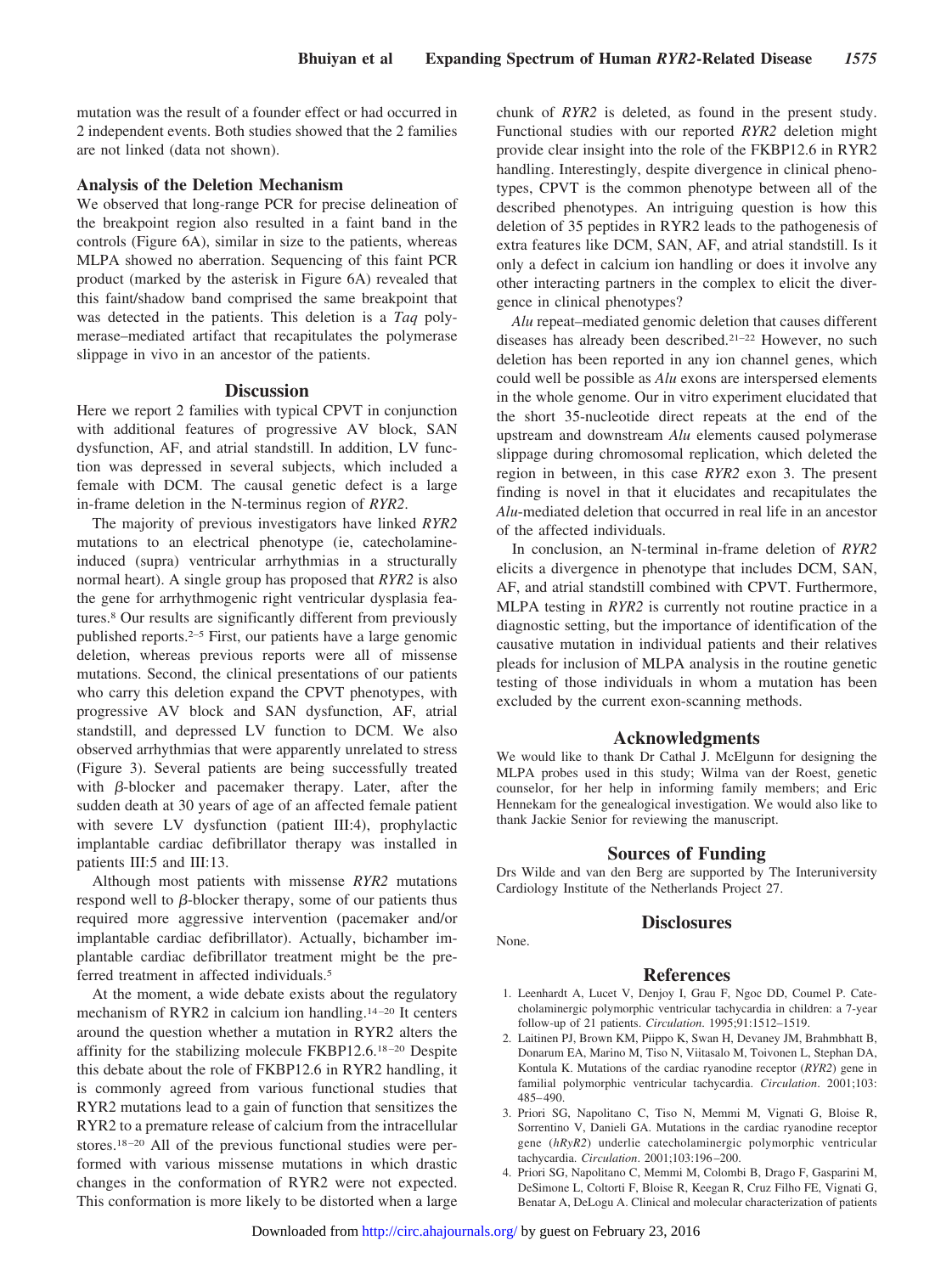with catecholaminergic polymorphic ventricular tachycardia. *Circulation*. 2002;106:69 –74.

- 5. Postma AV, Denjoy I, Kamblock J, Alders M, Lupoglazoff JM, Vaksmann G, Dubosq-Bidot L, Sebillon P, Mannens MM, Guicheney P, Wilde AA. Catecholaminergic polymorphic ventricular tachycardia: RYR2 mutations, bradycardia, and follow up of the patients. *J Med Genet*. 2005;42:863– 870.
- 6. Lahat H, Pras E, Olender T, Avidan N, Ben-Asher E, Man O, Levy-Nissenbaum E, Khoury A, Lorber A, Goldman B, Lancet D, Eldar M. A missense mutation in a highly conserved region of CASQ2 is associated with autosomal recessive catecholamine-induced polymorphic ventricular tachycardia in Bedouin families from Israel. *Am J Hum Genet*. 2001;69: 1378 –1384.
- 7. Postma AV, Denjoy I, Hoorntje TM, Lupoglazoff JM, Da Costa A, Sebillon P, Mannens MM, Wilde AA, Guicheney P. Absence of calsequestrin 2 causes severe forms of catecholaminergic polymorphic ventricular tachycardia. *Circ Res.* 2002;91:e21-e26.
- 8. Tiso N, Stephan DA, Nava A, Bagattin A, Devaney JM, Stanchi F, Larderet G, Brahmbhatt B, Brown K, Bauce B, Muriago M, Basso C, Thiene G, Danieli GA, Rampazzo A. Identification of mutations in the cardiac ryanodine receptor gene in families affected with arrhythmogenic right ventricular cardiomyopathy type 2 (ARVD2). *Hum Mol Genet*. 2001;10:189 –194.
- 9. Tester DJ, Spoon DB, Valdivia HH, Makielski JC, Ackerman MJ. Targeted mutational analysis of the RyR2-encoded cardiac ryanodine receptor in sudden unexplained death: a molecular autopsy of 49 medical examiner/coroner's cases. *Mayo Clin Proc.* 2004;79:1380 –1384.
- 10. Nishio H, Iwata M, Suzuki K. Postmortem molecular screening for cardiac ryanodine receptor type 2 mutations in sudden unexplained death: R420W mutated case with characteristics of status thymico-lymphatics. *Circ J*. 2006;70:1402–1406.
- 11. Swan H, Piippo K, Viitasalo M, Heikkila P, Paavonen T, Kainulainen K, Kere J, Keto P, Kontula K, Toivonen L. Arrhythmic disorder mapped to chromosome 1q42-q43 causes malignant polymorphic ventricular tachycardia in structurally normal hearts. *J Am Coll Cardiol*. 1999;34: 2035–2042.
- 12. Olgin JE, Zipes DP. Specific arrhythmias: diagnosis and treatment. In: Braunwald E, Zipes DP, Libby P, eds. *Heart Disease: A Textbook of*

*Cardiovascular Medicine*. Philadelphia, PA: WB Saunders Company; 2001;815– 899.

- 13. Mestroni L, Maisch B, McKenna WJ, Schwartz K, Charron P, Rocco C, Tesson F, Richter A, Wilke A, Komajda M. Guidelines for the study of familial dilated cardiomyopathies. Collaborative Research Group of the European Human and Capital Mobility Project on Familial Dilated Cardiomyopathy. *Eur Heart J.* 1999;20:93–102.
- 14. Lehnart SE, Terrenoire C, Reiken S, Wehrens XH, Song LS, Tillman EJ, Mancarella S, Coromilas J, Lederer WJ, Kass RS, Marks AR. Stabilization of cardiac ryanodine receptor prevents intracellular calcium leak and arrhythmias. *Proc Natl Acad Sci U S A.* 2006;103:7906 –7910.
- 15. Marks AR. Cardiac intracellular calcium release channels: role in heart failure. *Circ Res*. 2000;87:8 –11.
- 16. Wehrens XH, Lehnart SE, Huang F, Vest JA, Reiken SR, Mohler PJ, Sun J, Guatimosim S, Song LS, Rosemblit N, D'Armiento JM, Napolitano C, Memmi M, Priori SG, Lederer WJ, Marks AR. FKBP12.6 deficiency and defective calcium release channel (ryanodine receptor) function linked to exercise-induced sudden cardiac death. *Cell*. 2003;113:829 – 840.
- 17. Wehrens XH, Lehnart SE, Reiken SR, Deng SX, Vest JA, Cervantes D, Coromilas J, Landry DW, Marks AR. Protection from cardiac arrhythmia through ryanodine receptor-stabilizing protein calstabin2. *Science*. 2004; 304:292–296.
- 18. Jiang D, Wang R, Xiao B, Kong H, Hunt DJ, Choi P, Zhang L, Chen SR. Enhanced store overload–induced Ca2+ release and channel sensitivity to luminal Ca2+ activation are common defects of RyR2 mutations linked to ventricular tachycardia and sudden death. *Circ Res*. 2005;97: 1173–1181.
- 19. George CH, Higgs GV, Lai FA. Ryanodine receptor mutations associated with stress-induced ventricular tachycardia mediate increased calcium release in stimulated cardiomyocytes. *Circ Res*. 2003;93:531–540.
- 20. Tiso N, Salamon M, Bagattin A, Danieli GA, Argenton F, Bortolussi M. The binding of the RyR2 calcium channel to its gating protein FKBP12.6 is oppositely affected by ARVD2 and VTSIP mutations. *Biochem Biophys Res Commun*. 2002;299:594 –598.
- 21. Levran O, Doggett NA, Auerbach AD. Identification of *Alu*-mediated deletions in the Fanconi anemia gene FAA. *Hum Mutat*. 1998;12: 145–152.
- 22. Myerowitz R, Hogikyan ND. A deletion involving *Alu* sequences in the beta-hexosaminidase alpha-chain gene of French Canadians with Tay-Sachs disease. *J Biol Chem*. 1987;262:15396 –15399.

# **CLINICAL PERSPECTIVE**

Catecholaminergic polymorphic ventricular tachycardia is a disease characterized by ventricular arrhythmias elicited by adrenergic stress and a high probability for premature sudden cardiac death. Baseline ECGs are typically normal except for marked bradycardia, which is often present. We describe 2 families, with long-term follow-up, who shared these phenotypic characteristics but showed additional abnormalities in sinoatrial node function and atrioventricular nodal function, atrial fibrillation, and atrial standstill. Furthermore, left ventricular dysfunction and dilatation was present in several affected individuals. The disease locus was mapped by linkage analysis to a 4-cM region on chromosome 1q42-q43 that included the Ryanodine receptor 2 gene (*RYR2*). However, conventional polymerase chain reaction– based screening did not reveal a mutation in *RYR2*. Subsequently, multiplex ligation-dependent probe amplification and long-range polymerase chain reaction identified a genomic deletion that involved *RYR2* exon 3. This abnormal sequence segregated in all the affected family members  $(n=16)$  in both unlinked families. Further investigation revealed that the genomic deletion occurred in both families as a result of *Alu* repeat–mediated polymerase slippage. This is the first report on a large genomic deletion in *RYR2*, which, in addition to the catecholaminergic polymorphic ventricular tachycardia signature arrhythmias, leads to extended clinical phenotypes (eg, sinoatrial node and atrioventricular node dysfunction, atrial fibrillation, atrial standstill, and dilated cardiomyopathy).